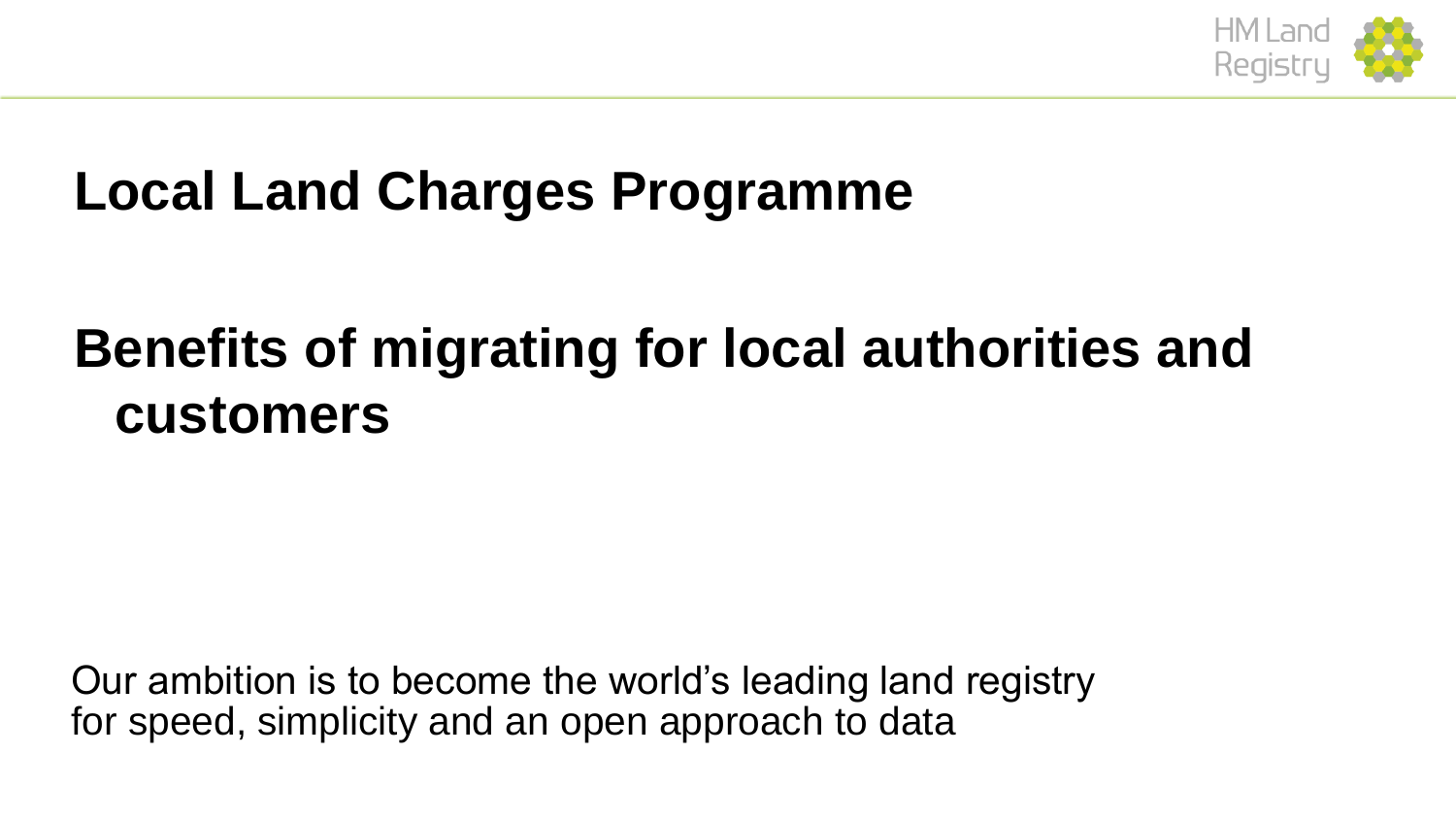

HM Land Registry's (HMLR) Local Land Charges (LLC) Programme will bring benefits on a national, regional and local scale. Feedback from migrated local authorities (LA) confirms that the migration process has allowed them to be clear about which data they are responsible for and which data other originating authorities are responsible for, where previously this was not always clear. We have identified seven specific areas of where the LLC digital register has brought benefit to local authorities and customers:

- 1. A streamlined service delivering resource savings
- 2. A resilient service accessible remotely to improve business continuity
- 3. A geospatial dataset to support local investment decisions
- 4. Digital data available to support planning and infrastructure projects and stimulate economic growth
- 5. Consistent formats of data and an easy to use service for the local property market
- 6. A dataset designed to support local enterprise collaboration
- 7. Supporting local authority digital obligations and ambitions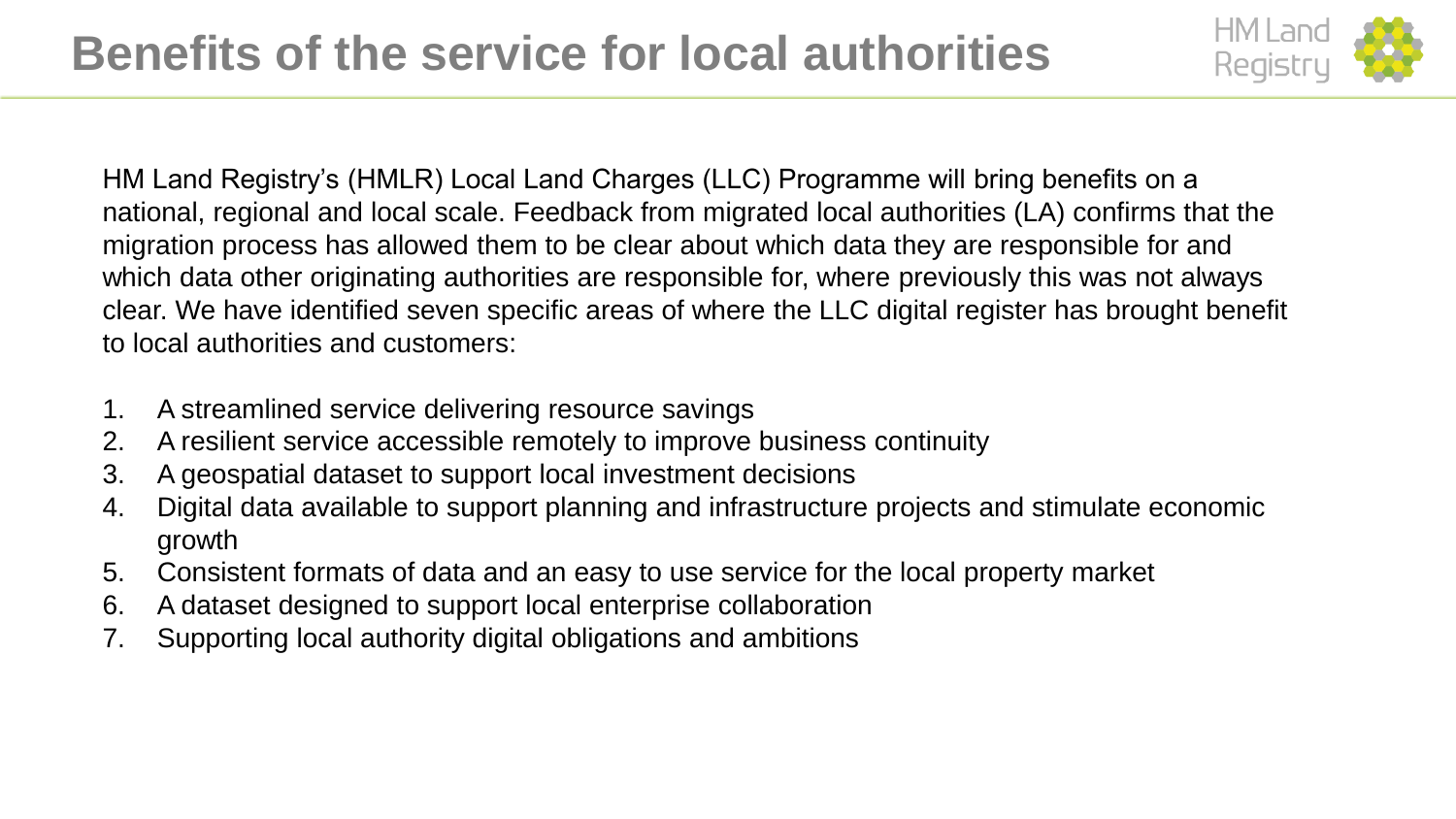## **Sources of information**



- LLC Programme Narrative
- LLC Engagement Strategy
- LA Lessons Learned meeting notes
- LLC Programme information pack for LAs (Lincoln)
- LLC LA service evaluation research 2019 (Customer Insight Team)
- LLC Data Benefits slide (Corporate Comms)
- CST slide pack and supporting documentation
- HMT Business Case submission
- LLC case studies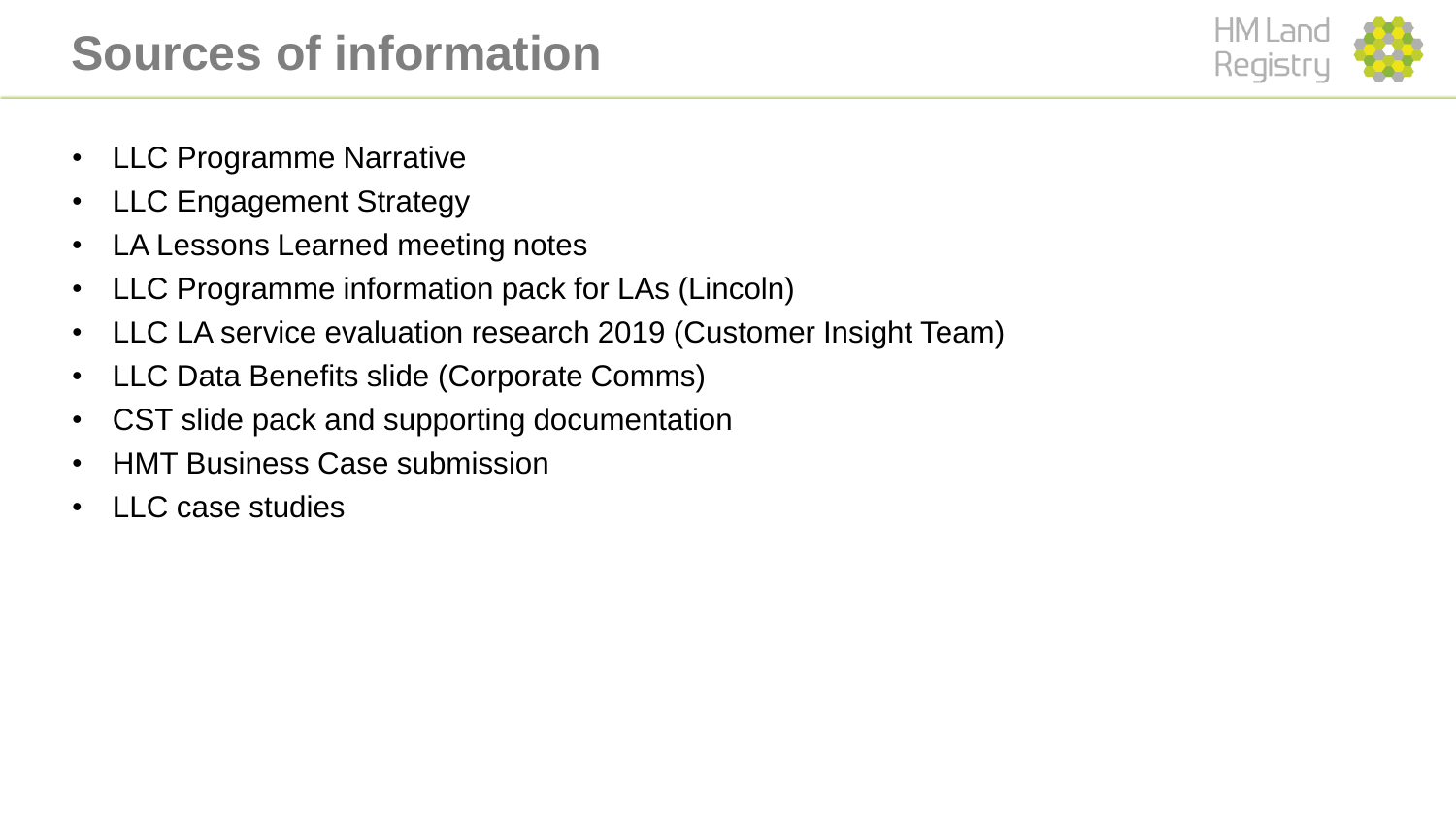

#### **Efficiency**

We know from migrated LAs that the teams no longer have to process LLC search requests, which allows them to be deployed in other areas. Due to the high quality of the data, Contact Centre teams can handle more enquiries independently, enabling the officials to manage complex enquiries. Many migrated LAs have reported that internal processes have improved after being reviewed following migration. Asking questions about the flow of data identifies key improvements and offers senior staff an insight into pain points. Specific outcomes include:

- Reduced turnaround times for CON29 searches post go-live
- Triggered review of CON29 and other datasets
- Improved and simpler internal process for updating the register
- Reduced workload means time can be spent on other tasks
- Reduced personal search agent appointments

#### **Service delivery**

LLC data can be shared across different LA departments to help deliver services more effectively. For example, highways departments would have access to all highway enforcement entries or encroachments that exist and manage these more efficiently as part of their network management.

#### **Data verification**

Free access to spatial data will allow staff to self-serve when answering queries, reducing the number of requests for information between departments. Quick and easy access to LLC data encourages wider use within LAs and increases its visibility among teams. This creates opportunities for new and streamlined ways of working that could produce unexpected resource and/or cost savings. Disparate departments within each LA can use this newly cleansed data to ensure each dataset is as accurate as possible and could provide the option to enhance by providing spatial extents.

#### **API**

HMLR and Nationwide have developed an API for lenders that assesses LLC data at the first instance of a lending application that unlocks additional benefits and provides greater certainty to lenders for lending on properties affected by certain charge types. This work underpins the LLC business case and the HMLR spending review submissions which details a net present value return to the economy of £3 billion over a 20-year appraisal period.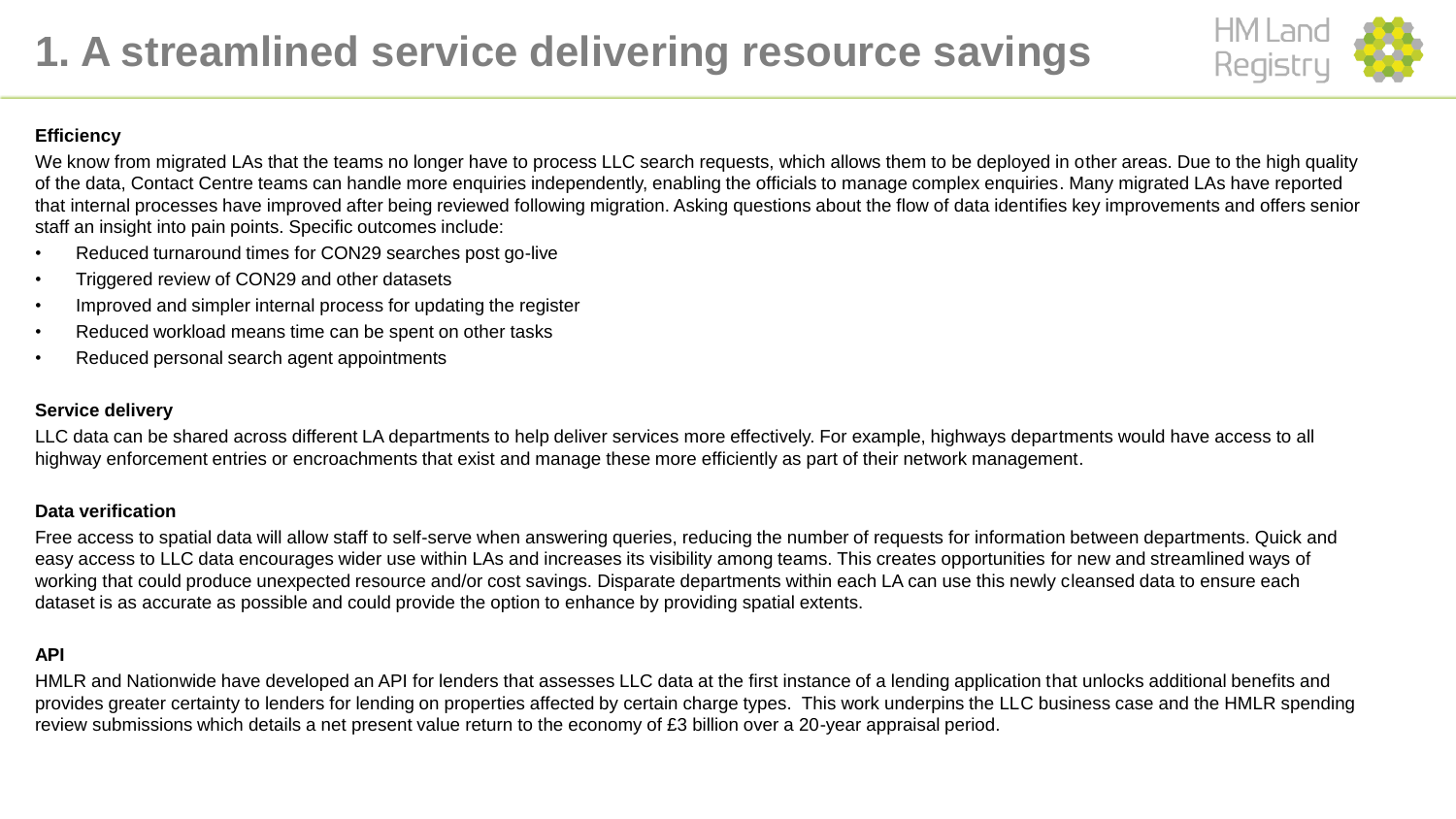

## **Accessibility:**

- Online access to the register is available 24/7 all year round
- Provision of an instant search result making it easier to maintain consistent service levels
- HMLR User Interface (UI) can be accessed from any desk/location offering flexibility in service provision
- Using the API allows for charges to be automatically uploaded to the LLC register, reducing the amount of manual resource required to maintain records
- Online access to the digital service is available to businesses and citizens free of charge

## **Transparency**

The new digital service provides a clearer audit trail when answering queries on search results received from customers. Any charge added, varied or cancelled post-migration will have a digital audit trail available to both LAs and HMLR, so it's clear who made the change and when.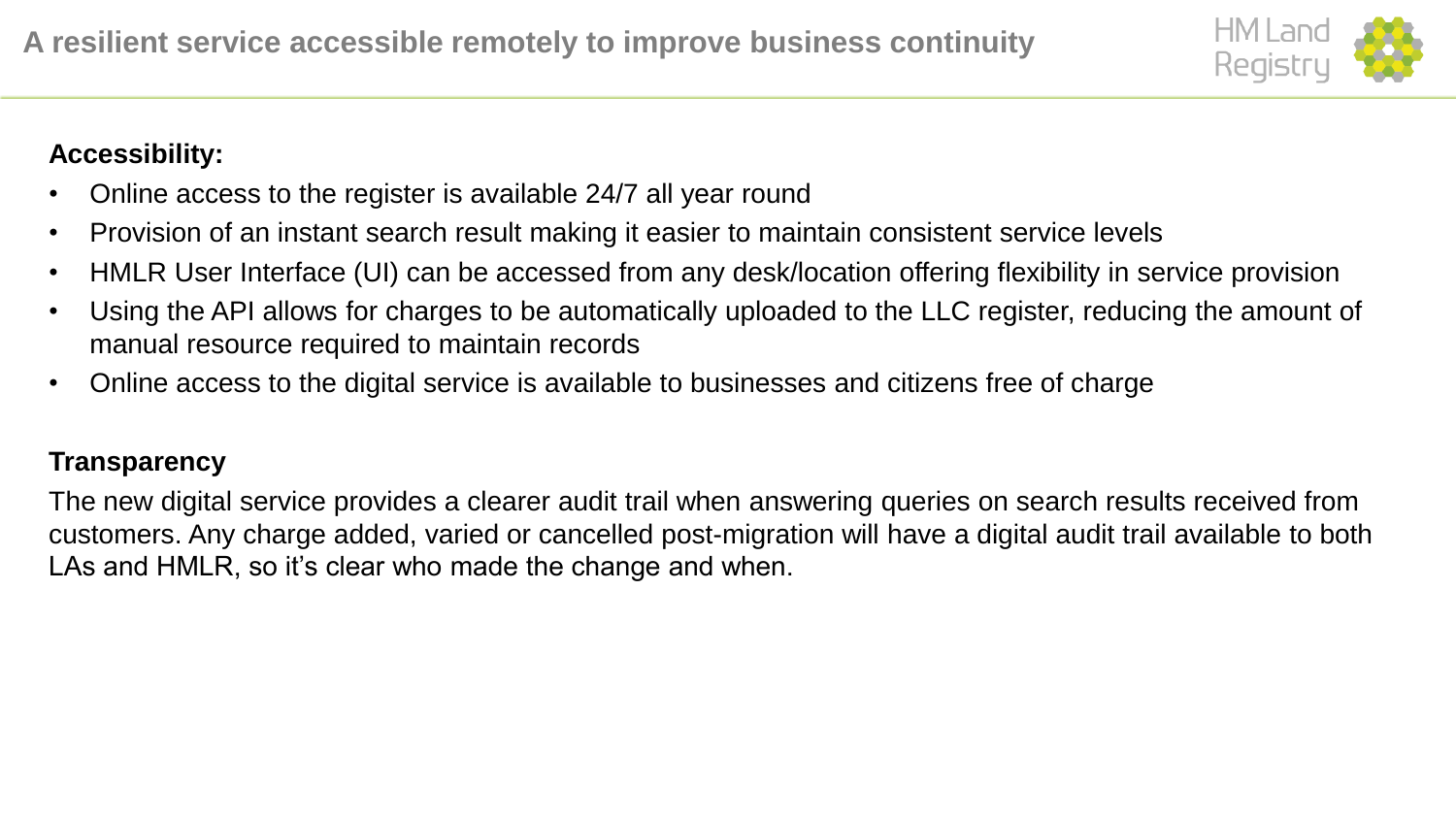

## **Spatial data**

Spatial LLC data can be overlaid with other LA mapping systems to provide a holistic picture of the LAs assets, locally maintained areas and features. For example, a park maintenance team would have access to all tree preservation orders (TPO's) in specific areas of interest. Officers dealing with highway boundary issues can compare TPO data with tree ownership information to improve maintenance.

## **Digitisation**

A fully digital dataset with spatial information supports other service areas in the LA, as they can all use the same high quality data. The LA team can update charges on the new register using an intuitive, easy to use system from any location. During the data migration process, LA staff work closely with HMLR staff and often develop new skills which can be utilised in other internal data projects. This includes defining business rules, using new data analysis and spatial capture tools and understanding the wider uses of data.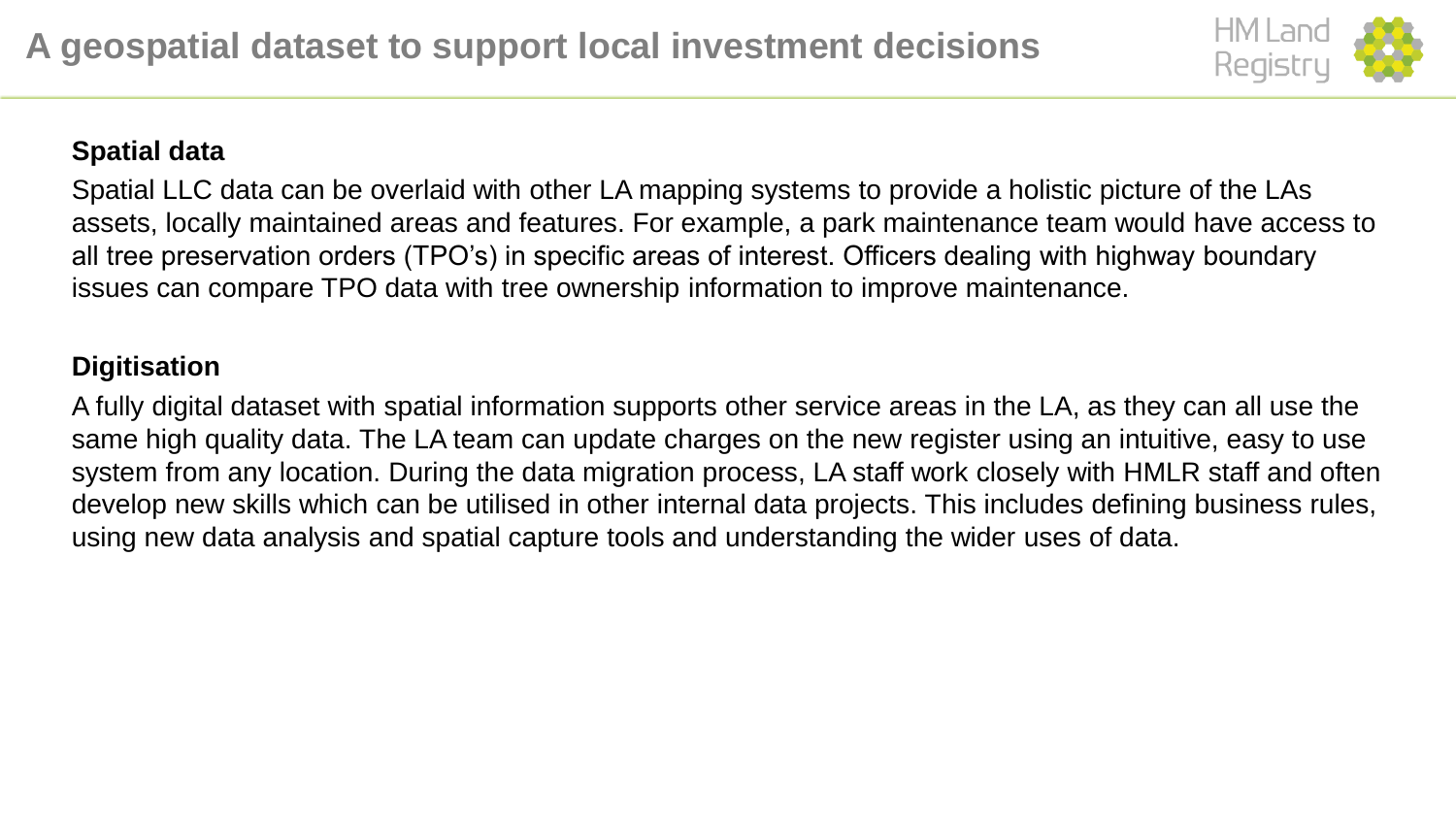

## **Data quality**:

- The dataset uploaded to HMLR's digital register is cleansed and checked, reducing risk of errors being present in it
- Risks around the manual process have been significantly reduced less handoffs and accurate data
- Fully digital dataset integrated with the spatial planning information in 'Uniform'
- The LLC Programme has helped to identify previously unknown data owners who have since cleansed their data and taken responsibility for it
- Improved functionality within spatial layers for internal colleagues to use and interrogate
- Report of expired charges extremely useful for local authorities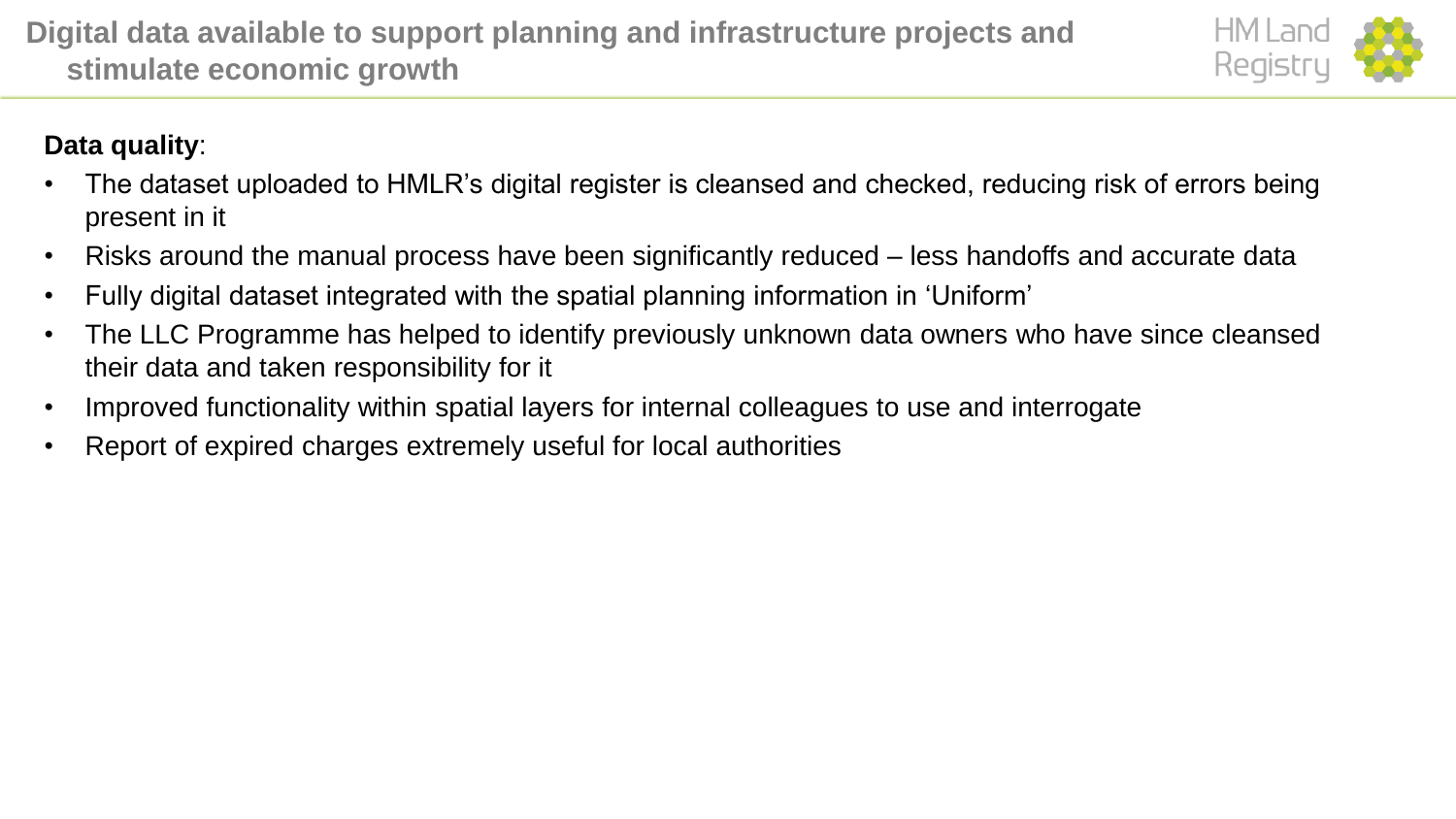

For our **customers** it has removed the pain points such as:

- Reduced search result turnaround times from days or weeks to seconds
- The lack of consistency in search result format and layout replaced by consistent, easy-to-read results
- Having access to a digital LLC service for migrated local authorities has reduced the need for their field agents to travel to local authority offices to obtain data. For example, Blackpool and Warwick, PSC agents were having to make 65 and 80 mile round trips respectively. Now that the service has migrated for these two local authorities, those trips are no longer necessary as they can access the information they need remotely. This saves time and resources, as well as reducing fuel costs and their carbon footprint.
- PSC's are now able to make use of the digital service when answering queries from conveyancers. Having easy and instant access to the data means they no longer need to refer to the local authority for further information and can provide a speedy response, helping to enhance the customer experience.
- The digital service has also helped when new members of staff are being trained. Having the data in one place and in a standardised format makes it easier for trainees to understand, rather than having to navigate different locations and interpret several different datasets.
- The new LLC Register will make the process simpler, faster and cheaper for the conveyancing industry. Often the local authority search is one of the final things to be received during a property purchase, possibly some weeks after enquiries have been raised. Once that search has been received, you may need to make further enquiries of the seller or local authority to obtain further information, such as planning documents or compliance certificates.
- The LLC Register assists with providing this information up front for a purchaser as online results are available instantly, 24/7. The free option allows a seller or their solicitor to obtain a copy of the LLC Register entries when instructed on a sale. They can then try to obtain planning and other documents earlier in the process, before issuing the contract pack to the other solicitor. This can drive a more proactive approach and begin to reduce the number of enquiries being raised. This can only be beneficial in avoiding unnecessary delays and reducing transaction times overall. Also, if anything adverse is revealed in the planning information received in the LLC search result, we can advise our homebuying customers at an earlier stage and try to prevent them from incurring unnecessary expense.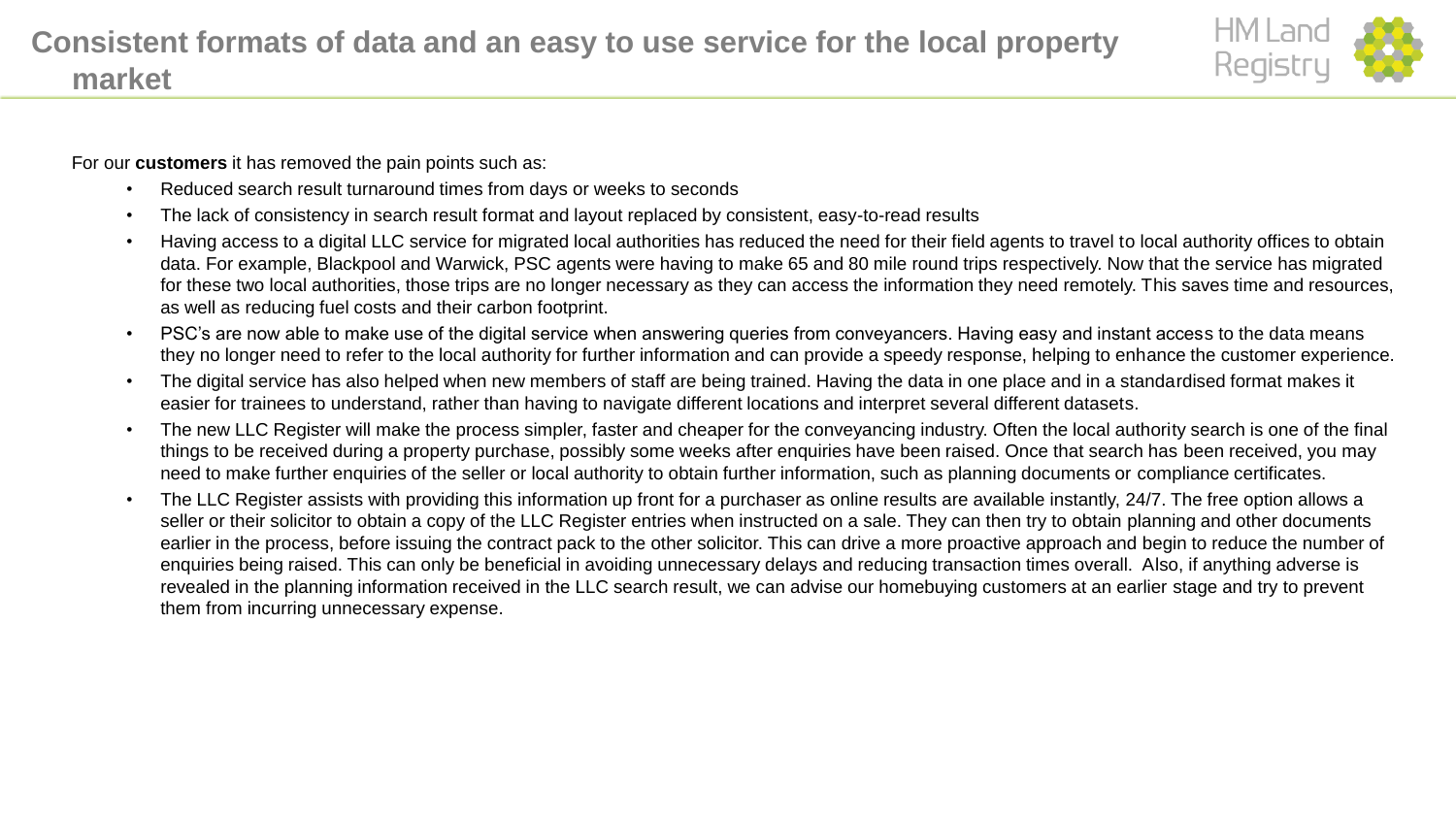

### **Reputation:**

- Local authorities have been seen to be leading the way/early adopters
- Undertaking a collaboration project of this nature is viewed as an exemplar for the local authority and enabled them to:
	- Speed up existing digitisation work associated with the local land charges register
	- Deliver digitised products for citizens, at a time when citizens expect this as part of the standard offer
	- Release benefits sooner and also use this approach beneficially for similar future projects in the local authority
- An example of this is the City of London, who are now perceived to be 'open for business' and delivering a modernised service
- Digitisation of records, as part of the LLC work, raises wider awareness of and supports the local authority's digital obligations and ambitions